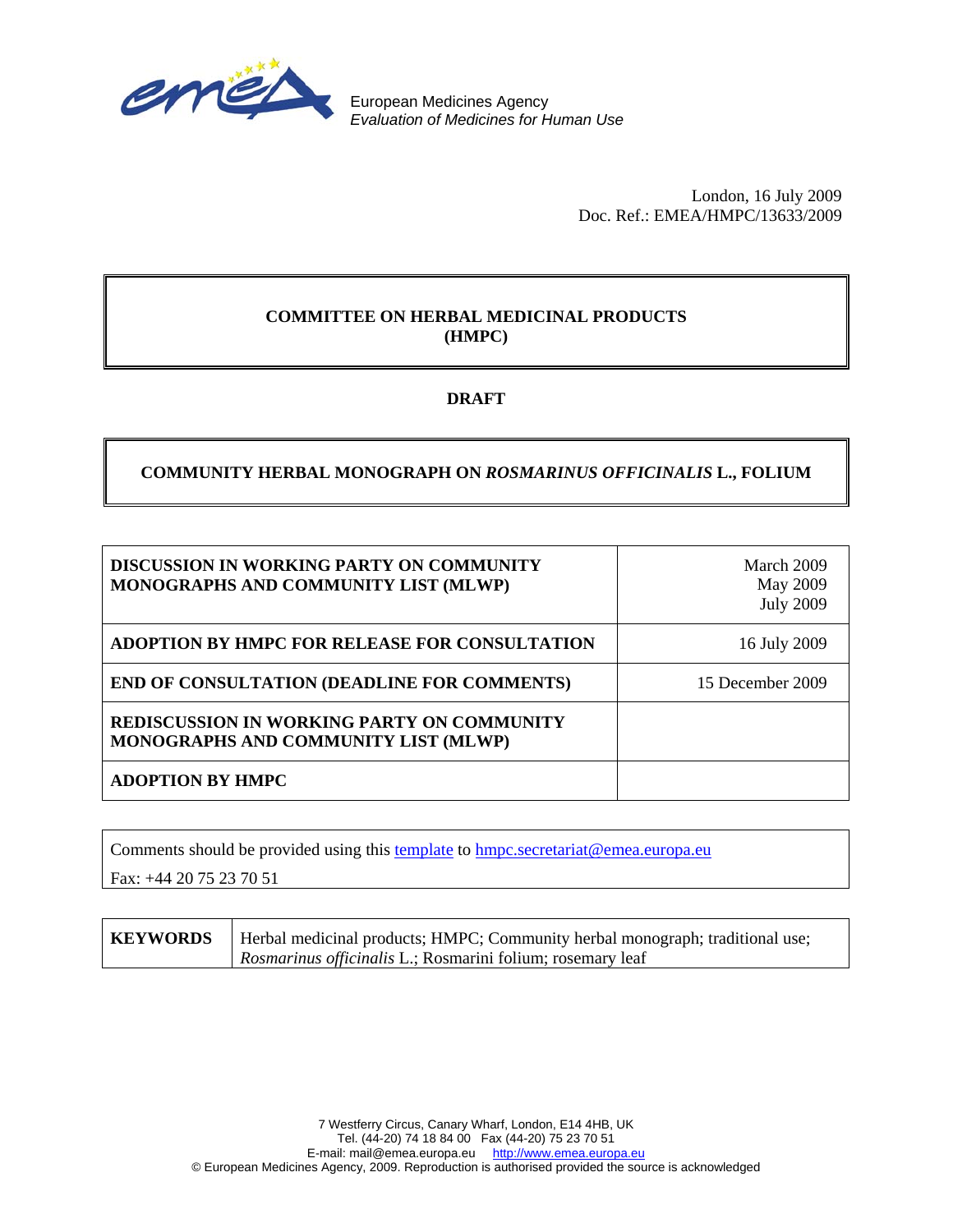#### **COMMUNITY HERBAL MONOGRAPH ON** *ROSMARINUS OFFICINALIS* **L***.***, FOLIUM**

#### **1. NAME OF THE MEDICINAL PRODUCT**

To be specified for the individual finished product.

# **2. QUALITATIVE AND QUANTITATIVE COMPOSITION[1](#page-1-0),[2](#page-1-1)**

| Well-established use | Traditional use                                                                                     |
|----------------------|-----------------------------------------------------------------------------------------------------|
|                      | With regard to the registration application of Article<br>16d(1) of Directive 2001/83/EC as amended |
|                      | <i>Rosmarinus officinalis</i> L., folium (rosemary leaf)                                            |
|                      | Herbal substance<br>$\bf{1)}$                                                                       |
|                      | Whole or fragmented, dried leaf                                                                     |
|                      | ii) Herbal preparations                                                                             |
|                      | Comminuted herbal substance                                                                         |
|                      | Extract $(1:17.5-18.9)$ , extraction solvent: liqueur<br>wine                                       |
|                      | Extract $(1:12.5-13.5)$ , extraction solvent: liqueur<br>wine                                       |
|                      | Expressed juice (1:1.8-2.2) from Rosmarini herba<br>recens                                          |

#### **3. PHARMACEUTICAL FORM**

| Well-established use | Traditional use                                                                                  |
|----------------------|--------------------------------------------------------------------------------------------------|
|                      | Herbal substance and/or comminuted herbal substance as<br>herbal tea for oral and cutaneous use. |
|                      | Herbal preparations in solid or liquid dosage forms for<br>oral use.                             |
|                      | Herbal preparations in liquid or semi-solid dosage forms<br>for cutaneous use.                   |
|                      | The pharmaceutical form should be described by the<br>European Pharmacopoeia full standard term. |

<span id="page-1-1"></span><span id="page-1-0"></span>

<sup>&</sup>lt;sup>1</sup> The material complies with the Eur. Ph. monograph (ref.: 01/2008: 1560)<br><sup>2</sup> The declaration of the active substance(s) for an individual finished product should be in accordance with relevant herbal quality guidance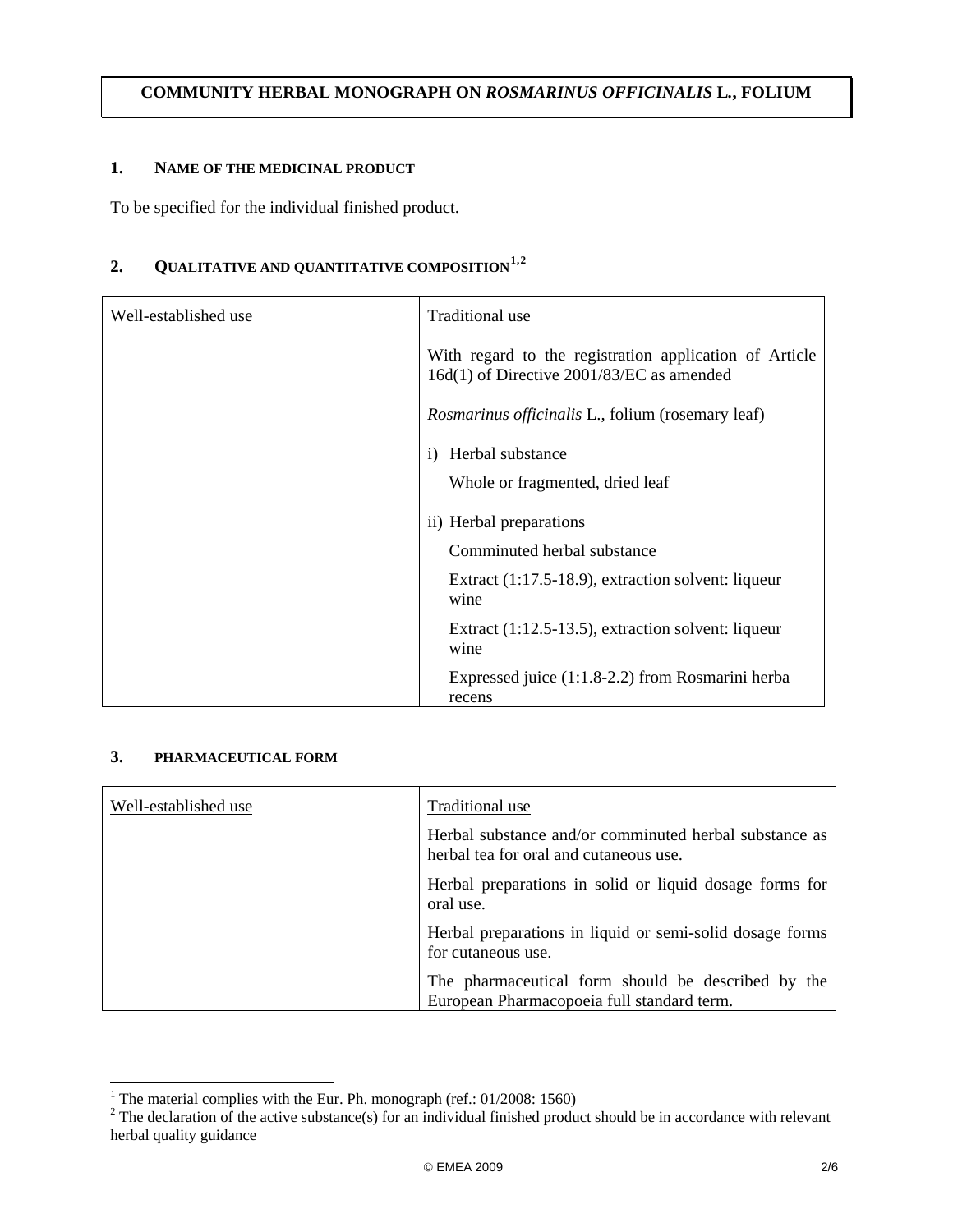# **4. CLINICAL PARTICULARS**

# **4.1. Therapeutic indications**

| Well-established use | Traditional use                                                                                                                                  |
|----------------------|--------------------------------------------------------------------------------------------------------------------------------------------------|
|                      | Adolescents, adults                                                                                                                              |
|                      | Oral use                                                                                                                                         |
|                      | Traditional herbal medicinal product for symptomatic<br>1.<br>relief of dyspepsia and mild spasmodic disorders of the<br>gastrointestinal tract. |
|                      | Cutaneous use                                                                                                                                    |
|                      | 2. As adjuvant in the relief of minor muscle and articular<br>pain.                                                                              |
|                      | The product is a traditional herbal medicinal product for use<br>in specified indications exclusively based upon long-standing<br>use.           |

# **4.2. Posology and method of administration**

| Well-established use | <b>Traditional use</b>                                                                                                                               |
|----------------------|------------------------------------------------------------------------------------------------------------------------------------------------------|
|                      | <b>Posology</b><br>Adolescents, adults<br>Indication 1)<br>Oral use                                                                                  |
|                      | Herbal substance as herbal tea preparation:<br>a.<br>Daily dose: 2-6 g<br>Single dose: 2 g in 150 ml of boiling water<br>To be taken 2-3 times daily |
|                      | Extract (1:17.5-18.9), extraction solvent: liqueur wine:<br>$\mathbf{b}$ .<br>10 to 20 ml 2-3 times daily                                            |
|                      | Extract (1:12.5-13.5), extraction solvent: liqueur wine:<br>c.<br>20 ml 1-2 times daily                                                              |
|                      | Expressed juice $(1:1.8-2.2)$ :<br>d.<br>5 ml containing 100% expressed juice<br>2-3 times daily                                                     |
|                      | Cutaneous use                                                                                                                                        |
|                      | Indication 2)                                                                                                                                        |
|                      | 1 litre of decoction of herbal substance/comminuted<br>e.<br>herbal substance $(1:20)$ added to bath water (twice<br>weekly)                         |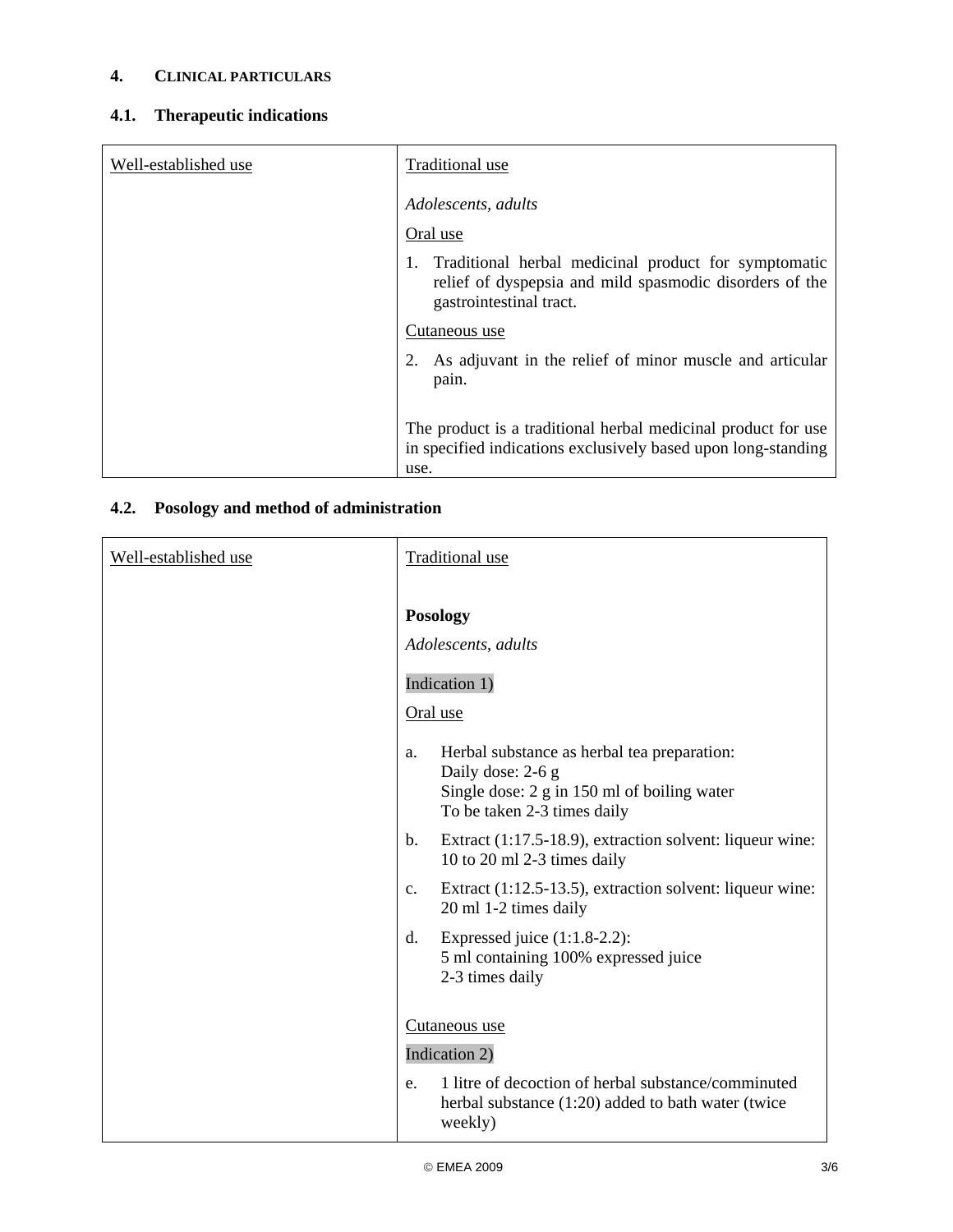| f.<br>50 g of herbal substance for a full bath (once daily)                                                                                                                                                                                       |
|---------------------------------------------------------------------------------------------------------------------------------------------------------------------------------------------------------------------------------------------------|
| The use in children under 12 years of age is not<br>recommended (see section 4.4 'Special warnings and<br>precautions for use').                                                                                                                  |
| <b>Duration of use</b>                                                                                                                                                                                                                            |
| Indication 1)                                                                                                                                                                                                                                     |
| If the symptoms persist longer than 2 weeks during the use<br>of the medicinal product, a doctor or a qualified health care<br>practitioner should be consulted (see section 4.4 'Special<br>warnings and precautions for use').                  |
| Indication 2)<br>If the symptoms persist longer than 4 weeks during the use<br>of the medicinal product, a doctor or a qualified health care<br>practitioner should be consulted (see section 4.4 'Special<br>warnings and precautions for use'). |
| <b>Method of administration</b>                                                                                                                                                                                                                   |
| Indication 1)                                                                                                                                                                                                                                     |
| Oral use.                                                                                                                                                                                                                                         |
| Indication 2)                                                                                                                                                                                                                                     |
| Cutaneous use.                                                                                                                                                                                                                                    |
| Recommended bath temperature is $35 - 38$ °C, for 10 to 20<br>minutes.                                                                                                                                                                            |

# **4.3. Contraindications**

| Well-established use | Traditional use                                                                                                                                                                                   |
|----------------------|---------------------------------------------------------------------------------------------------------------------------------------------------------------------------------------------------|
|                      | Hypersensitivity to the active substance.                                                                                                                                                         |
|                      | Oral use                                                                                                                                                                                          |
|                      | Obstruction of bile duct, cholangitis, liver disease,<br>gallstones and any other biliary disorders that require<br>medical supervision and advice.                                               |
|                      | Cutaneous use                                                                                                                                                                                     |
|                      | Bronchial asthma, whooping cough and pseudocroup.                                                                                                                                                 |
|                      | Full baths are contraindicated in cases of large skin injuries<br>and open wounds, acute skin diseases, high fever, severe<br>infections, severe circulatory disturbances and cardiac<br>failure. |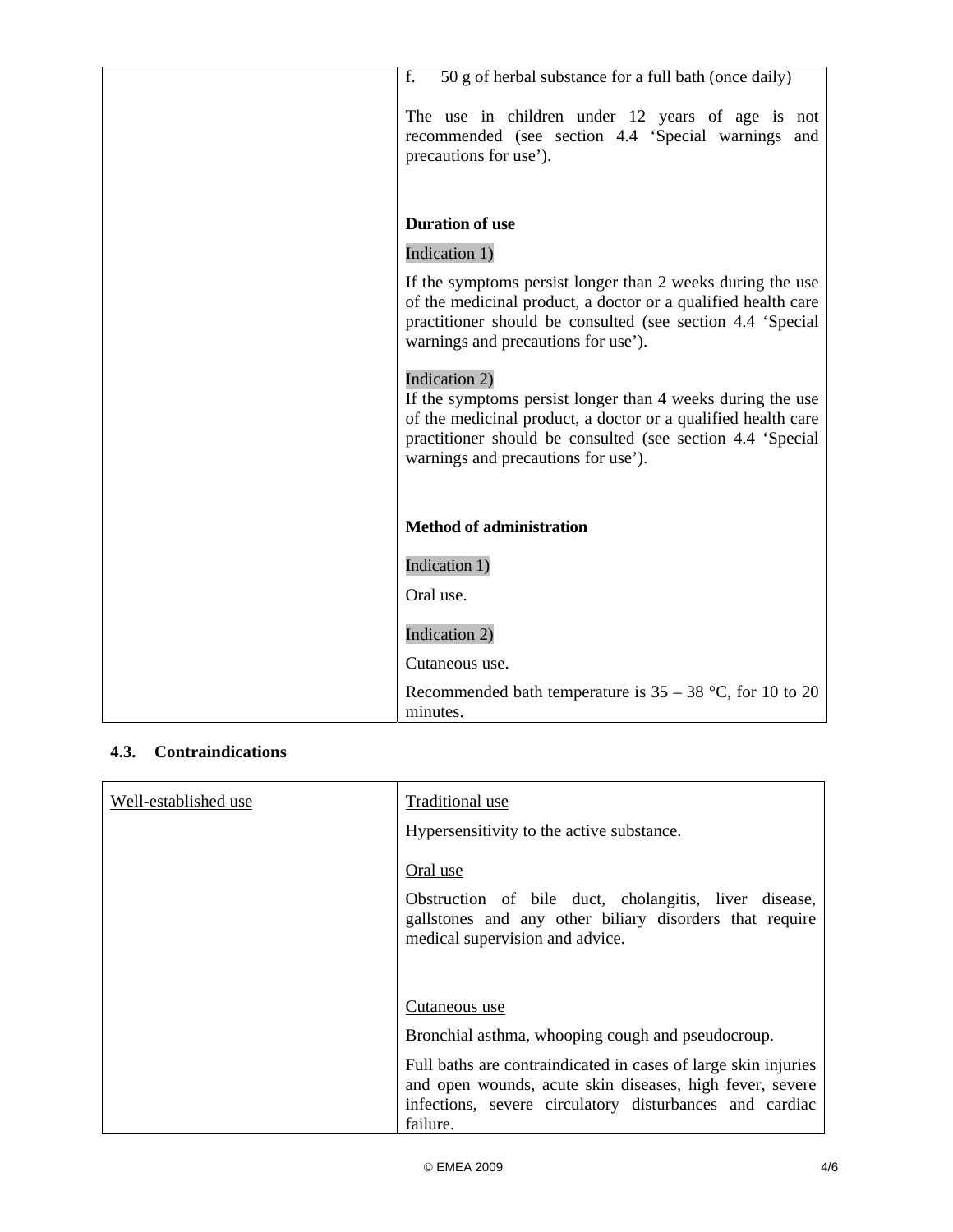# **4.4. Special warnings and precautions for use**

| Well-established use | Traditional use                                                                                                                              |
|----------------------|----------------------------------------------------------------------------------------------------------------------------------------------|
|                      | The use in children under 12 years of age is not<br>recommended due to lack of adequate data and because<br>medical advice should be sought. |
|                      | If symptoms worsen during the use of the medicinal<br>product, a doctor or a qualified health practitioner should<br>be consulted.           |
|                      | Cutaneous use                                                                                                                                |
|                      | Articular pain accompanied by swelling of joint, redness<br>or fever shoud be examined by a doctor.                                          |
|                      | In cases of hypertension, a full hot bath should be used<br>with caution.                                                                    |

### **4.5. Interactions with other medicinal products and other forms of interaction**

| Well-established use | Traditional use |
|----------------------|-----------------|
|                      | None reported.  |

### **4.6. Pregnancy and lactation**

| Well-established use | Traditional use                                                                                  |
|----------------------|--------------------------------------------------------------------------------------------------|
|                      | Safety during pregnancy and lactation has not been<br>established.                               |
|                      | In the absence of sufficient data, the use during pregnancy<br>and lactation is not recommended. |

## **4.7. Effects on ability to drive and use machines**

| Well-established use | Traditional use                                                                           |
|----------------------|-------------------------------------------------------------------------------------------|
|                      | No studies on the effect on the ability to drive and use<br>machines have been performed. |

#### **4.8. Undesirable effects**

| Well-established use | Traditional use                                                                                                                   |
|----------------------|-----------------------------------------------------------------------------------------------------------------------------------|
|                      | Hypersensitivity (contact dermatitis and occupational<br>asthma) has been reported. The frequency is not known.                   |
|                      | If other adverse reactions not mentioned above occur, a<br>doctor or a qualified health care practitioner should be<br>consulted. |